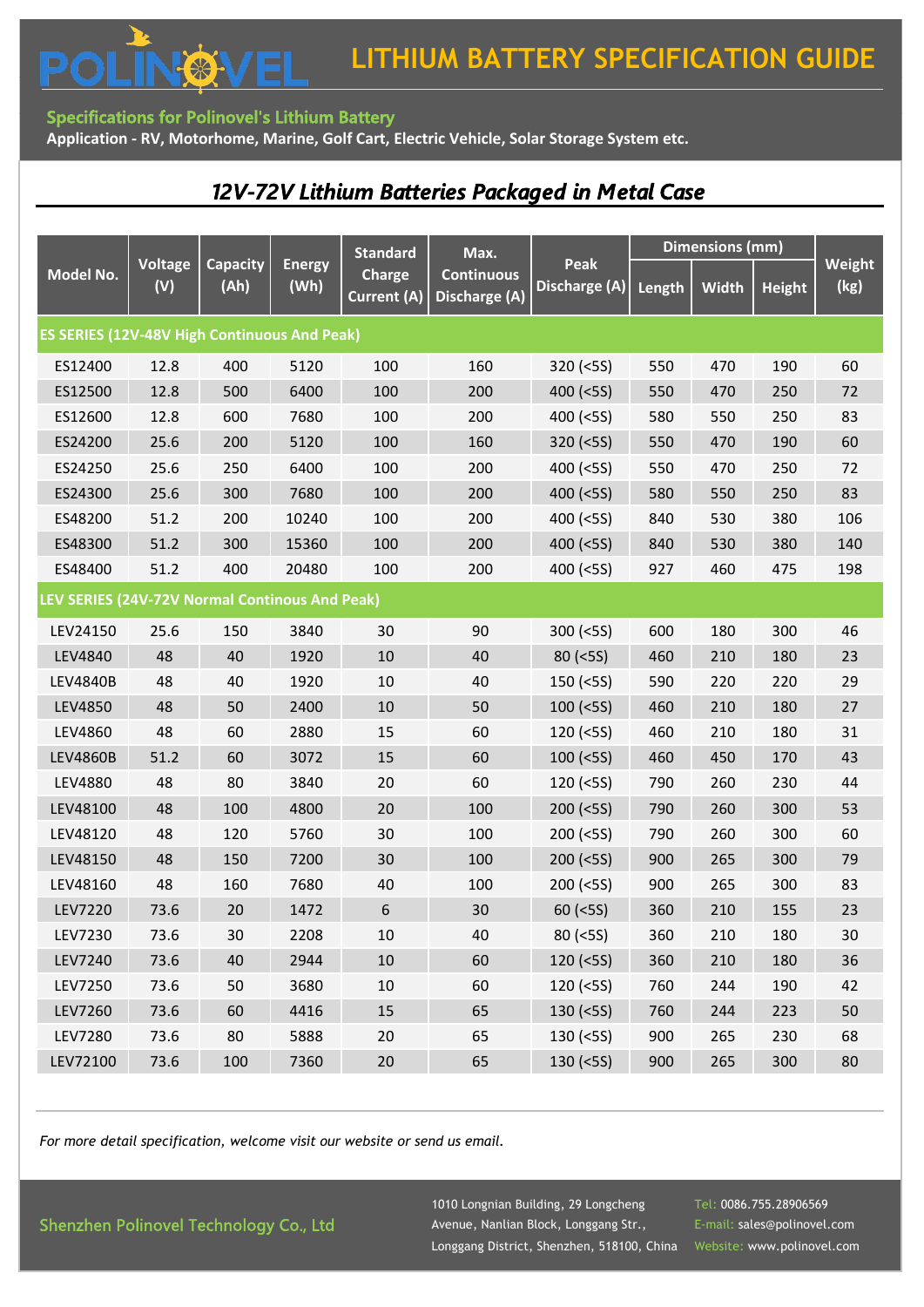# **LITHIUM BATTERY SPECIFICATION GUIDE ESTA**

### **Specifications for Polinovel's Lithium Battery**

**Application - RV, Motorhome, Marine, Golf Cart, Electric Vehicle, Solar Storage System etc.**

## *12V-72V Lithium Batteries Packaged in Metal Case*

|                                                | <b>Voltage</b><br>(V) | <b>Capacity</b><br>(Ah) | <b>Energy</b><br>(Wh) | <b>Standard</b><br>Charge<br><b>Current (A)</b> | Max.<br><b>Continuous</b><br>Discharge (A) | Peak<br>Discharge (A) | <b>Dimensions (mm)</b> |       |               |                |
|------------------------------------------------|-----------------------|-------------------------|-----------------------|-------------------------------------------------|--------------------------------------------|-----------------------|------------------------|-------|---------------|----------------|
| Model No.                                      |                       |                         |                       |                                                 |                                            |                       | Length                 | Width | <b>Height</b> | Weight<br>(kg) |
| ES SERIES (12V-48V High Continuous And Peak)   |                       |                         |                       |                                                 |                                            |                       |                        |       |               |                |
| ES12400                                        | 12.8                  | 400                     | 5120                  | 100                                             | 160                                        | 320 (< 55)            | 550                    | 470   | 190           | 60             |
| ES12500                                        | 12.8                  | 500                     | 6400                  | 100                                             | 200                                        | 400 $(<$ 5S)          | 550                    | 470   | 250           | 72             |
| ES12600                                        | 12.8                  | 600                     | 7680                  | 100                                             | 200                                        | 400 $(<$ 5S)          | 580                    | 550   | 250           | 83             |
| ES24200                                        | 25.6                  | 200                     | 5120                  | 100                                             | 160                                        | 320 (< 55)            | 550                    | 470   | 190           | 60             |
| ES24250                                        | 25.6                  | 250                     | 6400                  | 100                                             | 200                                        | 400 (<5S)             | 550                    | 470   | 250           | 72             |
| ES24300                                        | 25.6                  | 300                     | 7680                  | 100                                             | 200                                        | 400 $(<$ 5S)          | 580                    | 550   | 250           | 83             |
| ES48200                                        | 51.2                  | 200                     | 10240                 | 100                                             | 200                                        | 400 $(<$ 5S)          | 840                    | 530   | 380           | 106            |
| ES48300                                        | 51.2                  | 300                     | 15360                 | 100                                             | 200                                        | 400 $(<$ 5S)          | 840                    | 530   | 380           | 140            |
| ES48400                                        | 51.2                  | 400                     | 20480                 | 100                                             | 200                                        | 400 $(<$ 5S)          | 927                    | 460   | 475           | 198            |
| LEV SERIES (24V-72V Normal Continous And Peak) |                       |                         |                       |                                                 |                                            |                       |                        |       |               |                |
| LEV24150                                       | 25.6                  | 150                     | 3840                  | 30                                              | 90                                         | $300 (-55)$           | 600                    | 180   | 300           | 46             |
| LEV4840                                        | 48                    | 40                      | 1920                  | 10                                              | 40                                         | 80 (< 5S)             | 460                    | 210   | 180           | 23             |
| LEV4840B                                       | 48                    | 40                      | 1920                  | 10                                              | 40                                         | $150$ (<5S)           | 590                    | 220   | 220           | 29             |
| LEV4850                                        | 48                    | 50                      | 2400                  | 10                                              | 50                                         | $100 (-5S)$           | 460                    | 210   | 180           | 27             |
| LEV4860                                        | 48                    | 60                      | 2880                  | 15                                              | 60                                         | $120$ (<5S)           | 460                    | 210   | 180           | 31             |
| <b>LEV4860B</b>                                | 51.2                  | 60                      | 3072                  | 15                                              | 60                                         | $100 (=5S)$           | 460                    | 450   | 170           | 43             |
| <b>LEV4880</b>                                 | 48                    | 80                      | 3840                  | 20                                              | 60                                         | $120$ (<5S)           | 790                    | 260   | 230           | 44             |
| LEV48100                                       | 48                    | 100                     | 4800                  | 20                                              | 100                                        | $200 (-5S)$           | 790                    | 260   | 300           | 53             |
| LEV48100B                                      | 51.2                  | 100                     | 5120                  | 20                                              | 100                                        | 350 (< 5S)            | 790                    | 270   | 300           | 74             |
| LEV48100C                                      | 51.2                  | 100                     | 5120                  | 30                                              | 100                                        | $200 (=5S)$           | 650                    | 276   | 330           | 62             |
| LEV48100D                                      | 46.8                  | 100                     | 4680                  | 20                                              | 100                                        | $200 (=5S)$           | 850                    | 225   | 220           | 46             |
| LEV48100E                                      | 46.8                  | 100                     | 4680                  | 20                                              | 100                                        | $200 (=5S)$           | 540                    | 240   | 270           | 48             |
| LEV48120                                       | 48                    | 120                     | 5760                  | 30                                              | 100                                        | $200 (-5S)$           | 790                    | 260   | 300           | 60             |
| LEV48150                                       | 48                    | 150                     | 7200                  | 30                                              | 100                                        | $200 (=5S)$           | 900                    | 265   | 300           | 79             |
| LEV48160                                       | 48                    | 160                     | 7680                  | 40                                              | 100                                        | $200 (-5S)$           | 900                    | 265   | 300           | 83             |
| <b>LEV7220</b>                                 | 73.6                  | 20                      | 1472                  | 6                                               | 30                                         | 60 (< 5S)             | 360                    | 210   | 155           | 23             |
| LEV7230                                        | 73.6                  | 30                      | 2208                  | $10\,$                                          | 40                                         | 80 (< 5S)             | 360                    | 210   | 180           | $30\,$         |
| LEV7240                                        | 73.6                  | 40                      | 2944                  | 10                                              | 60                                         | $120 (=5S)$           | 360                    | 210   | 180           | 36             |
| LEV7250                                        | 73.6                  | 50                      | 3680                  | 10                                              | 60                                         | $120 (=5S)$           | 760                    | 244   | 190           | 42             |
| LEV7260                                        | 73.6                  | 60                      | 4416                  | 15                                              | 65                                         | 130 (< 5S)            | 760                    | 244   | 223           | 50             |
| <b>LEV7280</b>                                 | 73.6                  | 80                      | 5888                  | 20                                              | 65                                         | 130 (< 5S)            | 900                    | 265   | 230           | 68             |
| LEV72100                                       | 73.6                  | 100                     | 7360                  | 20                                              | 65                                         | 130 (< 5S)            | 900                    | 265   | 300           | 80             |
|                                                |                       |                         |                       |                                                 |                                            |                       |                        |       |               |                |

*For more detail specification, welcome visit our website or send us email.*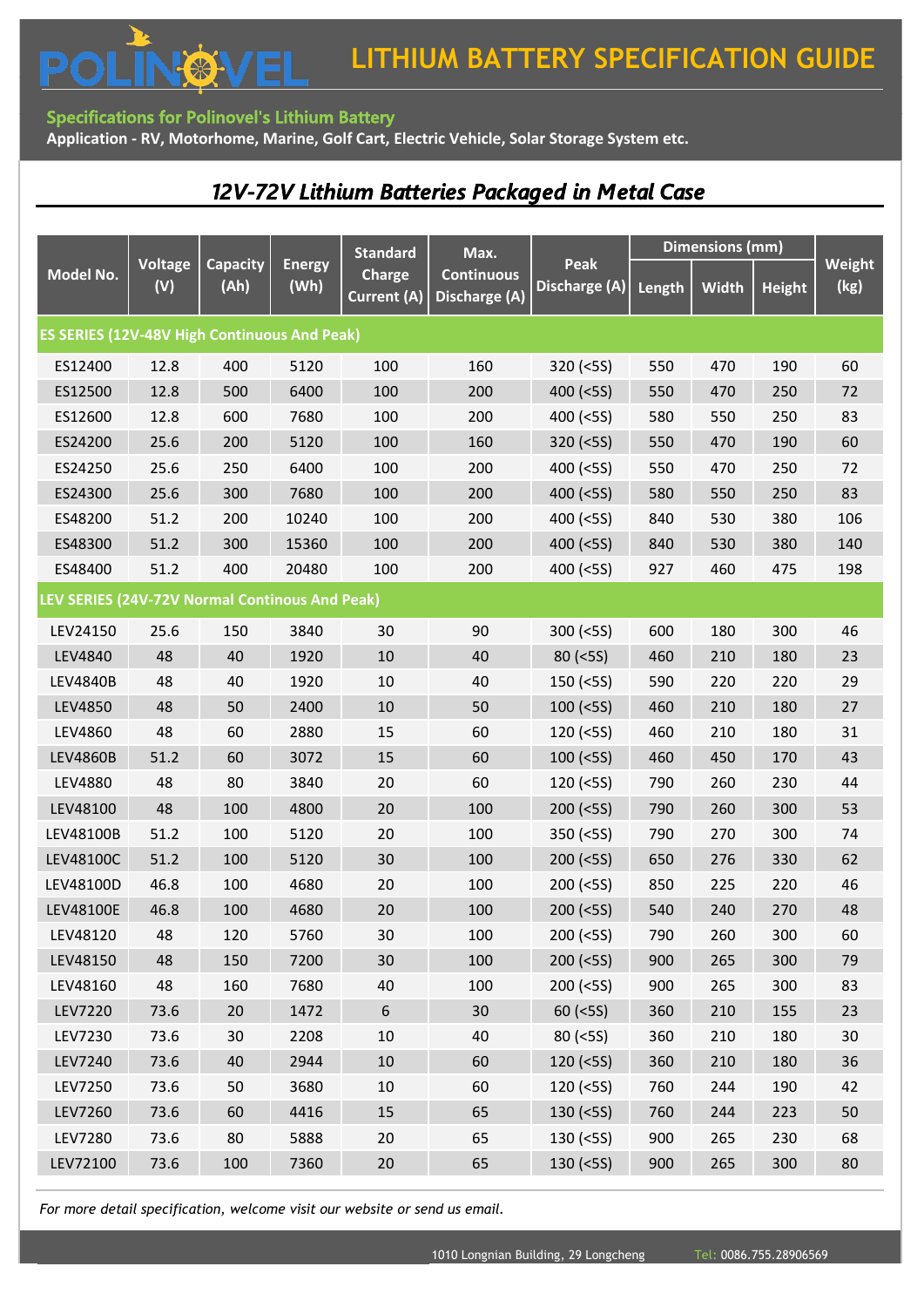Shenzhen Polinovel Technology Co., Ltd Avenue, Nanlian Block, Longgang Str., E-mail: sales@polinovel.com Longgang District, Shenzhen, 518100, China Website: www.polinovel.com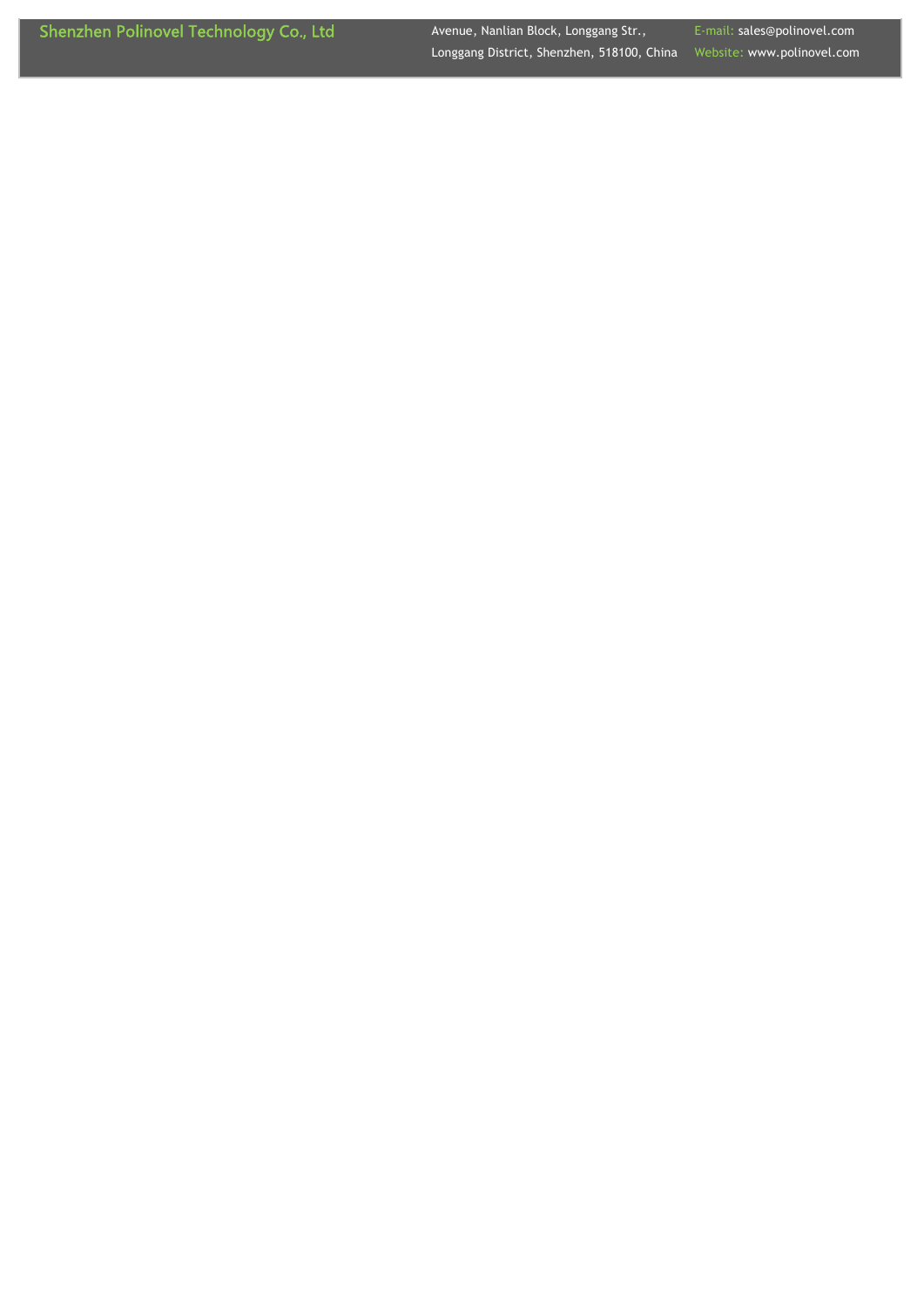**LITHIUM BATTERY SPECIFICATION GUIDE** 

### **Specifications for Polinovel's Lithium Battery**

EL

VOW

**Application - RV, Motorhome, Marine, Golf Cart, Electric Vehicle, Solar Storage System etc.**

## *12V-72V Lithium Batteries Packaged in Metal Case*

|                                                     | <b>Voltage</b> |                         |                       | <b>Standard</b>              | Max.                               | Peak          |        | <b>Dimensions (mm)</b> |                  |
|-----------------------------------------------------|----------------|-------------------------|-----------------------|------------------------------|------------------------------------|---------------|--------|------------------------|------------------|
| Model No.                                           | (V)            | <b>Capacity</b><br>(Ah) | <b>Energy</b><br>(Wh) | <b>Charge</b><br>Current (A) | <b>Continuous</b><br>Discharge (A) | Discharge (A) | Length | <b>Width</b>           | <b>Height</b>    |
| <b>ES SERIES (12V-48V High Continuous And Peak)</b> |                |                         |                       |                              |                                    |               |        |                        |                  |
| ES12400                                             | 12.8           | 400                     | 5120                  | 100                          | 160                                | 320 (<5S)     | 550    | 470                    | 190              |
| ES12500                                             | 12.8           | 500                     | 6400                  | 100                          | 200                                | 400 (<5S)     | 550    | 470                    | 250              |
| ES12600                                             | 12.8           | 600                     | 7680                  | 100                          | 200                                | 400 (<5S)     | 580    | 550                    | 250              |
| ES24200                                             | 25.6           | 200                     | 5120                  | 100                          | 160                                | 320 (<5S)     | 550    | 470                    | 190              |
| ES24250                                             | 25.6           | 250                     | 6400                  | 100                          | 200                                | 400 (<5S)     | 550    | 470                    | 250              |
| ES24300                                             | 25.6           | 300                     | 7680                  | 100                          | 200                                | 400 (<5S)     | 580    | 550                    | 250              |
| ES48200                                             | 51.2           | 200                     | 10240                 | 100                          | 200                                | 400 (<5S)     | 840    | 530                    | 380              |
| ES48300                                             | 51.2           | 300                     | 15360                 | 100                          | 200                                | 400 $(<$ 5S)  | 840    | 530                    | 380              |
| ES48400                                             | 51.2           | 400                     | 20480                 | 100                          | 200                                | $400 (-5S)$   | 927    | 460                    | 475              |
| LEV SERIES (24V-72V Normal Continous And Peak)      |                |                         |                       |                              |                                    |               |        |                        |                  |
| LEV24150                                            | 25.6           | 150                     | 3840                  | 30                           | 90                                 | $300 (-55)$   | 600    | 180                    | 300              |
| LEV4840                                             | 48.0           | 40                      | 1920                  | 10                           | 40                                 | $80$ (<5S)    | 460    | 210                    | 180              |
| LEV4840B                                            | 48.0           | 40                      | 1920                  | 10                           | 40                                 | $150$ (<5S)   | 590    | 220                    | 220              |
| LEV4850                                             | 48.0           | 50                      | 2400                  | 10                           | 50                                 | $100 (-5S)$   | 460    | 210                    | 180              |
| LEV4860                                             | 48.0           | 60                      | 2880                  | 15                           | 60                                 | 120 (<5S)     | 460    | 210                    | 180              |
| <b>LEV4860B</b>                                     | 51.2           | 60                      | 3072                  | 15                           | 60                                 | $100 (=5S)$   | 460    | 450                    | 170              |
| LEV4880                                             | 48.0           | 80                      | 3840                  | 20                           | 60                                 | 120 (<5S)     | 790    | 260                    | 230              |
| LEV48100                                            | 48.0           | 100                     | 4800                  | 20                           | 100                                | $200 (=5S)$   | 790    | 260                    | 300              |
| LEV48100B                                           | 51.2           | 100                     | 5120                  | 20                           | 100                                | 350 (<5S)     | 790    | 270                    | 300 <sub>6</sub> |
| LEV48100C                                           | 51.2           | 100                     | 5120                  | 30                           | 100                                | $200 (=5S)$   | 650    | 276                    | 330 <sub>6</sub> |
| LEV48100D                                           | 46.8           | 100                     | 4680                  | 20                           | 100                                | $200 (=5S)$   | 850    | 225                    | 220 <sub>6</sub> |
| LEV48100E                                           | 46.8           | 100                     | 4680                  | 20                           | 100                                | $200 (=5S)$   | 540    | 240                    | 270              |
| LEV48120                                            | 48.0           | 120                     | 5760                  | 30                           | 100                                | $200 (=5S)$   | 790    | 260                    | 300              |
| LEV48150                                            | 48.0           | 150                     | 7200                  | 30                           | 100                                | $200 (=5S)$   | 900    | 265                    | 300              |
| LEV48160                                            | 48.0           | 160                     | 7680                  | 40                           | 100                                | $200 (-5S)$   | 900    | 265                    | 300              |
| LEV7220                                             | 73.6           | 20                      | 1472                  | 6                            | 30                                 | 60 (< 5S)     | 360    | 210                    | 155              |
| LEV7230                                             | 73.6           | 30                      | 2208                  | 10                           | 40                                 | 80 (< 5S)     | 360    | 210                    | 180              |
| LEV7240                                             | 73.6           | 40                      | 2944                  | 10                           | 60                                 | $120$ (<5S)   | 360    | 210                    | 180              |
| LEV7250                                             | 73.6           | 50                      | 3680                  | 10                           | 60                                 | $120$ (<5S)   | 760    | 244                    | 190              |
| LEV7260                                             | 73.6           | 60                      | 4416                  | 15                           | 65                                 | $130 (-55)$   | 760    | 244                    | 223              |
| LEV7280                                             | 73.6           | 80                      | 5888                  | 20                           | 65                                 | $130 (-55)$   | 900    | 265                    | 230              |
| LEV72100                                            | 73.6           | 100                     | 7360                  | 20                           | 65                                 | 130 (< 5S)    | 900    | 265                    | 300              |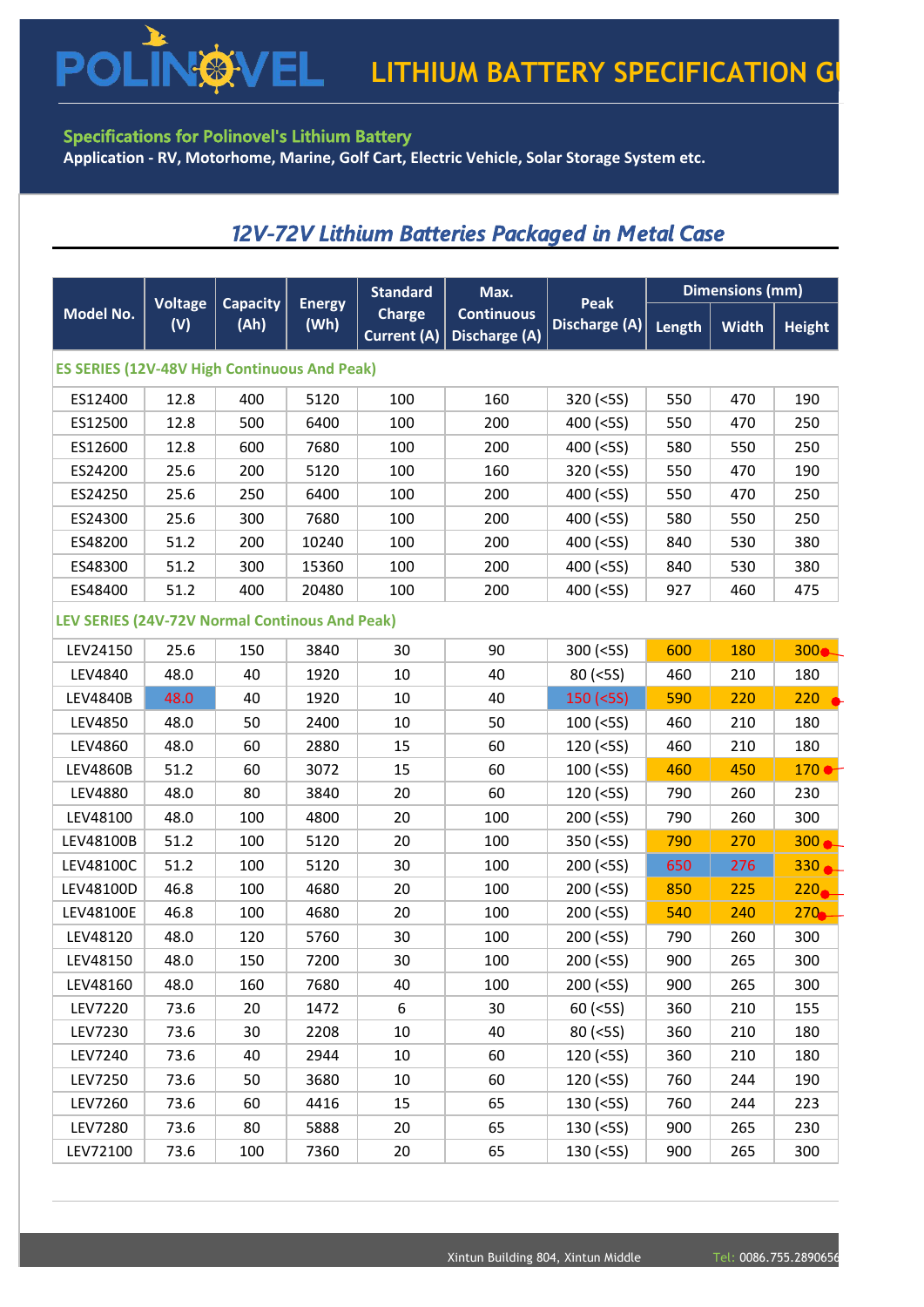District, Shenzhen, China. Website: www.polinovel.com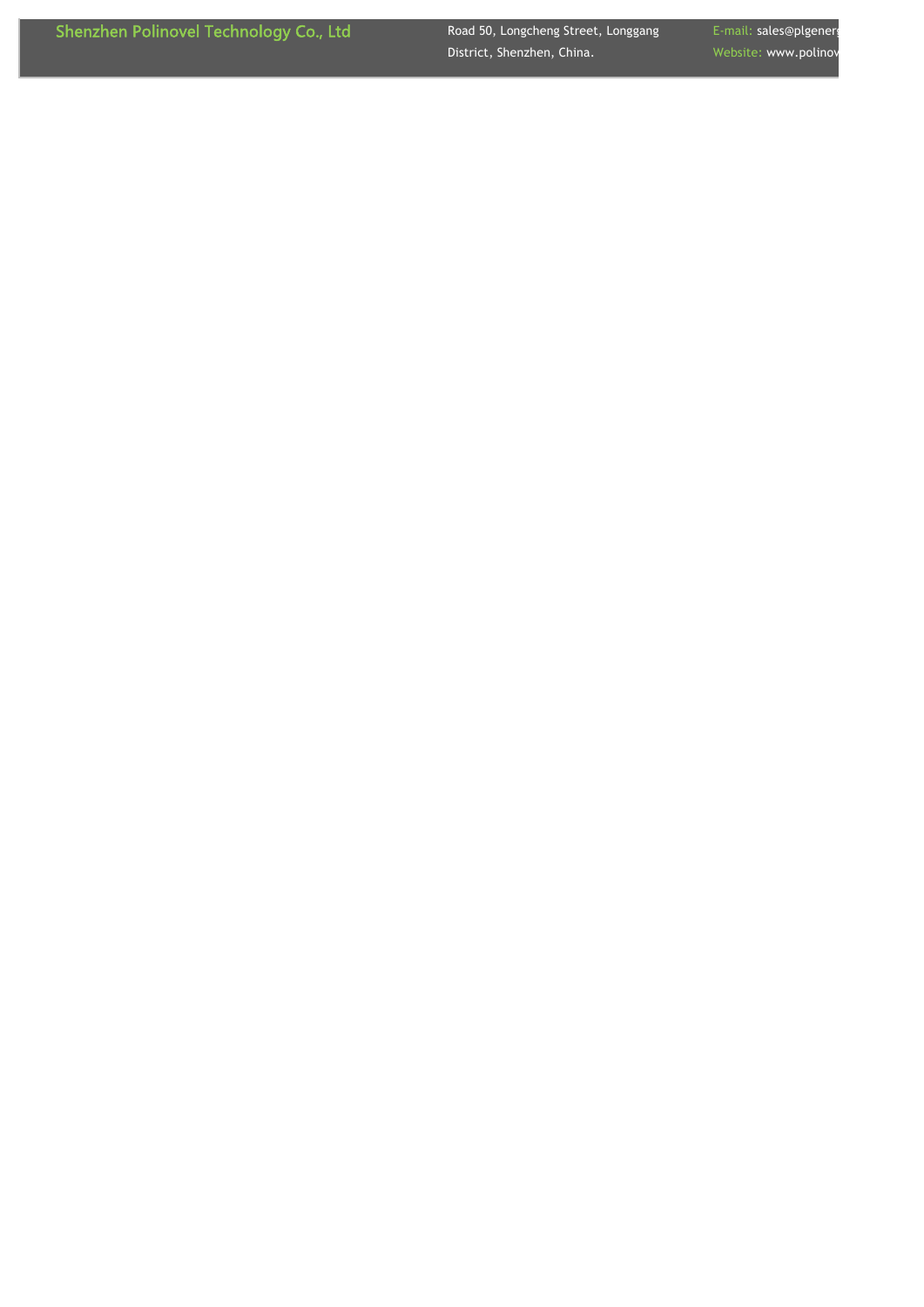| <b>UIDE</b>          |  |  |                                   |
|----------------------|--|--|-----------------------------------|
|                      |  |  |                                   |
|                      |  |  |                                   |
|                      |  |  |                                   |
|                      |  |  |                                   |
|                      |  |  |                                   |
|                      |  |  |                                   |
| Weight               |  |  |                                   |
| (kg)                 |  |  |                                   |
|                      |  |  |                                   |
| 60                   |  |  |                                   |
| $72$                 |  |  |                                   |
| 83                   |  |  |                                   |
| 60                   |  |  |                                   |
| 72                   |  |  |                                   |
| 83<br>106            |  |  |                                   |
| 140                  |  |  |                                   |
| 198                  |  |  |                                   |
|                      |  |  |                                   |
| 46                   |  |  |                                   |
| $23\,$               |  |  |                                   |
| 29<br>$27\,$         |  |  |                                   |
| 31                   |  |  |                                   |
| $\overline{43}$      |  |  |                                   |
| 44                   |  |  |                                   |
| 53<br>$\frac{74}{ }$ |  |  | <b>ART</b> National <b>EA</b>     |
| 62                   |  |  | 48V TCGAh<br>Lithium ion fastlery |
| 46                   |  |  |                                   |
| $-48$                |  |  |                                   |
| 60<br>79             |  |  |                                   |
| 83                   |  |  |                                   |
| 23                   |  |  |                                   |
| 30 <sub>o</sub>      |  |  |                                   |
| 36                   |  |  |                                   |
| 42<br>50             |  |  |                                   |
| 68                   |  |  |                                   |
| 80                   |  |  |                                   |
|                      |  |  |                                   |
|                      |  |  |                                   |

 $\overline{\phantom{0}}$